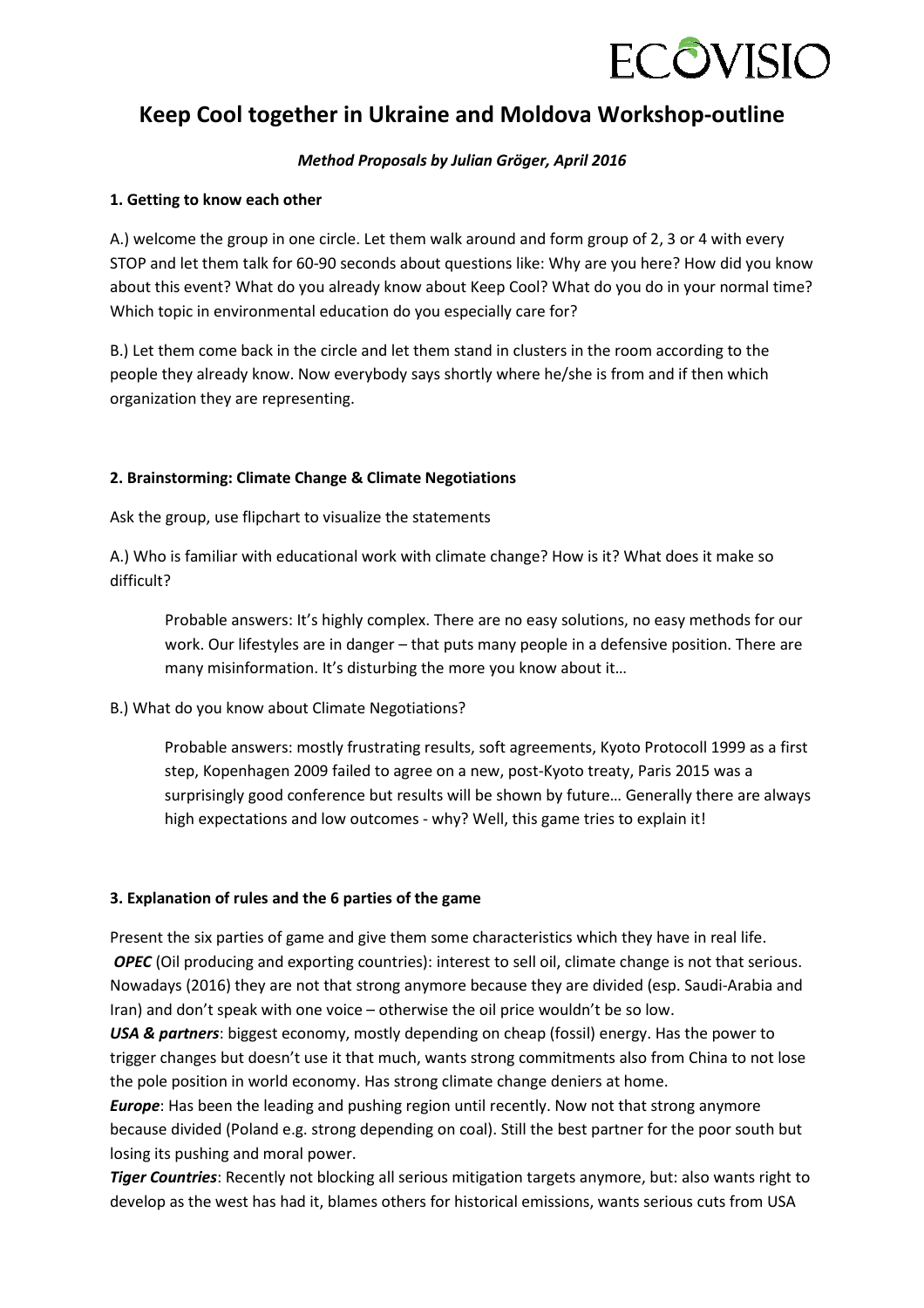and more investment money from the west.

*Former Soviet Union*: if you take 1990 as standard they have declined their emissions due to economy collapse, waits for the west to move and to invest, doesn't trust the west, is depending on selling fossil fuels.

*Developing Countries*: asks for financial aid, blames the north for their losses and situation, wants chance to development, strong moral power, no economic power, learns to use media and NGOs to get a voice and money.

**Rules**: to explain the rules you should have a visual flipchart which is visible during the game. You can explain the rules in this order making sure that you can also explain while playing

a.) targets: economic target and one political target (out of two)

b.) difference between black and green factory

c.) the climate – and money

d.) prices of investment – price digression due to technology development (more for new tech.)

e.) catastrophe cards and insurance

f.) steps for one move (on flipchart!): 1 or 2 catastrophes, statements/ negotiation (+ bonus?), investments (starting an innovation, buying factories or insurances), climate recovery

g.) it's a role play! So play your role!

h.) it's a game! So try to win! In order to understand as much as possible from the game, everybody should try to win.

#### **4. Play the game**

Before starting: Ask everybody to hold hands and to make sure that in a few moments a role play will start and you should not get offended personally because it's still a game – no matter how impolite or little earth caring the other players might be.

After choosing and getting familiar with the role and the political targets, introduce yourself as leader of the game and as Ban Ki Moon and welcome the delegates in New York at the UN for this negotiation round. Ask everybody to introduce themselves.

USA starts…

… somebody wins – or humanity is down…

Shake hands again and invite them to get out of their role again.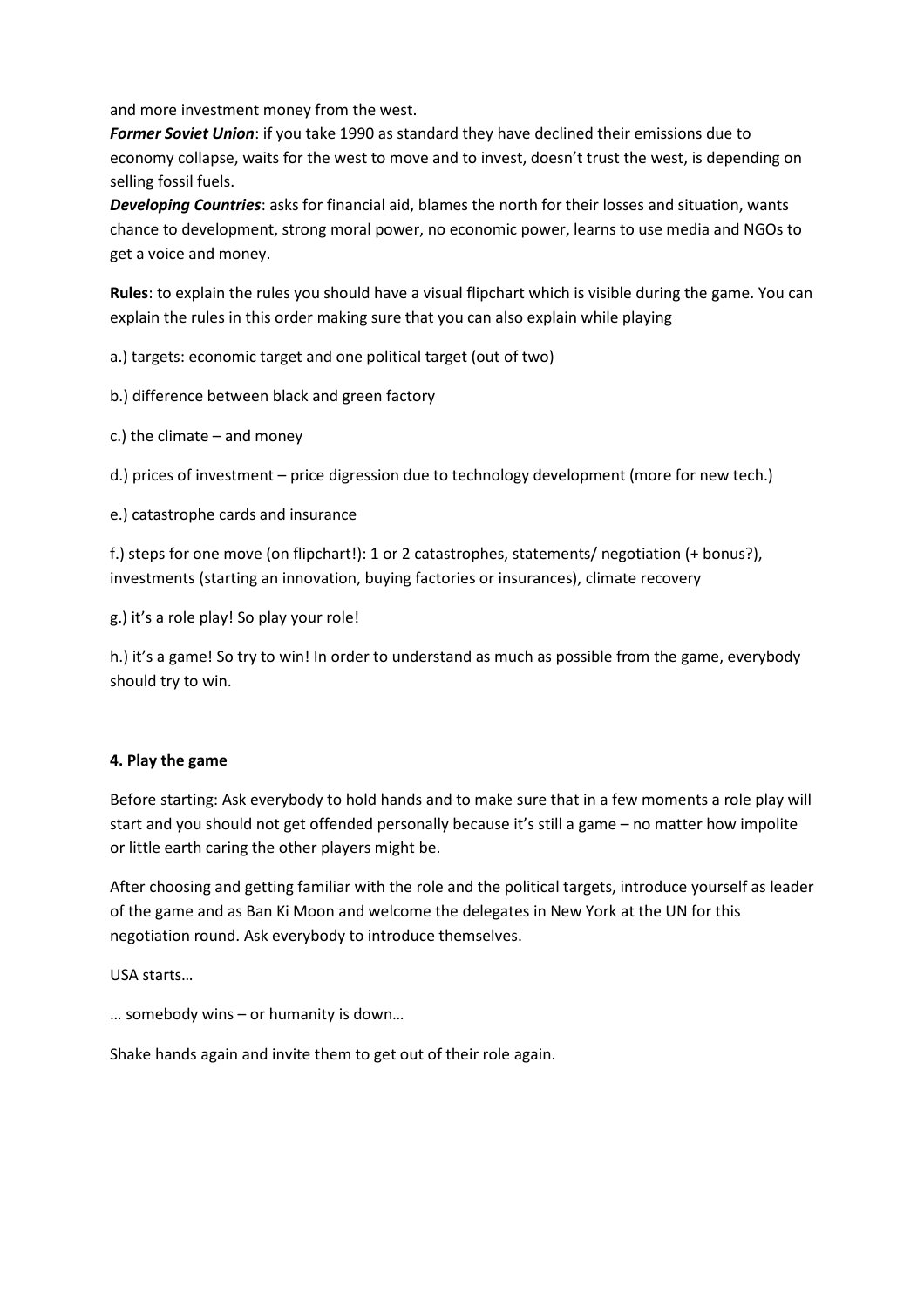# **5. learnings from the game**

Discuss shortly the game which has just happened: What has happened? Why? Which strategy was successful? How did you feel? Don't take too much time for this discussion. You better give them a break after the game to discuss it among themselves already.

Try now to reach a meta-level where you don't talk about the game which has just happened but about the game in general. What are the general learnings participants can gain from it? Write them down on a flipchart! Important messages are:

- Regions have different targets and different view points on the necessity to change.
- Climate change causes heavy economical losses. We will go through a period of transition.
- Adaptation (insurances) or mitigation (reducing black factories) are the only measures we can do. Directly we cannot improve the climate situation (donating money to the carbon meter).
- Our leaders are trapped into a story of growth. The game forces them with the economical target to make the economy grow. To win the game you cannot say: No, for me three factories are enough. This story of growth causes concurrence for scarce resources (money) and mistrust. Is the trap real? For whom? What could be enough?
- Trust is a big social capital. If partners trust each other (lending money, helping out), the catastrophes are not that heavy and development is easier to manage.
- We will go through a transition period which might cause poverty. Destroying black factories and investment in green technologies will cost resources.
- Long term profits (green technology) are hard to argue when the situation is very intense.
- The climate will recover only very slowly even though there is no black factory on board anymore.
- …

# **6. challenges for our society: What's to be done?**

If we take the learnings serious and trust in a bottom-up approach (everything we change on the bottom with our sorroundings will once reach our leader) there are some learnings for our life and action. Which are they and how can we implement them?

- To tackle climate change we need more trust in society. How can we do that on a very simple day-to-day-level?
- To tackle climate change we need a long term thinking and oriented society. How can we motivate people to think and plan long-term, over generations?
- To tackle climate change we need to free our leader from this growth trap. How can we focus on more quality in life and less quantity? How can we promote a post-growth society?

• …